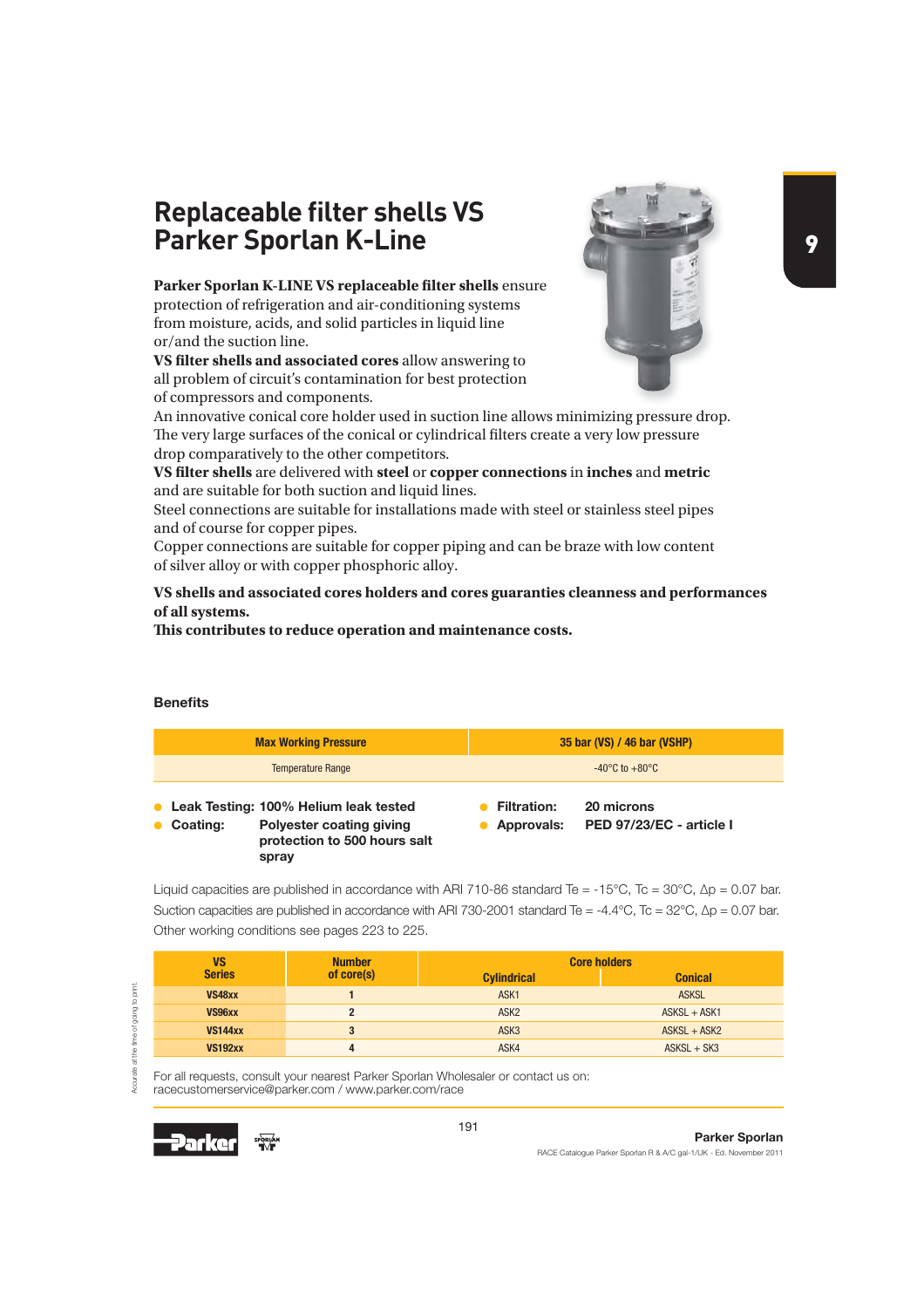### **VS Shells**

With STEEL CONNECTIONS for liquid line - INCHES

| Part           | <b>Connections</b> |              | <b>Flow Capacity (kW)</b><br><b>R404A R407C R410A</b><br><b>R22</b> |     |     |     |       |       |       |              | <b>Dimensions (mm)</b> |      |      |       |
|----------------|--------------------|--------------|---------------------------------------------------------------------|-----|-----|-----|-------|-------|-------|--------------|------------------------|------|------|-------|
| <b>Number</b>  | <b>ODF</b>         | <b>R134a</b> | <b>R507</b>                                                         |     |     |     | A     | B     | C     | $\mathbf{D}$ | E                      | F    | G    | L     |
| <b>VS485</b>   | 5/8"               | 68           | 48                                                                  | 71  | 73  | 74  | 151.8 | 124.8 | 87.5  | 72.5         | 227.8                  | 27.0 | 15.0 | 235.8 |
| <b>VS487</b>   | 7/8"               | 119          | 84                                                                  | 124 | 127 | 129 | 162.8 | 132.8 | 95.5  | 73.5         | 238.8                  | 30.0 | 22.0 | 246.8 |
| <b>VS489</b>   | $1 - 1/8"$         | 166          | 117                                                                 | 173 | 178 | 180 | 161.8 | 131.8 | 97.5  | 72.5         | 237.8                  | 30.0 | 25.0 | 245.8 |
| <b>VS4811</b>  | $1 - 3/8"$         | 207          | 147                                                                 | 216 | 223 | 225 | 161.8 | 131.8 | 97.5  | 72.5         | 237.8                  | 30.0 | 25.0 | 245.8 |
| <b>VS4813</b>  | $1 - 5/8"$         | 224          | 158                                                                 | 234 | 241 | 244 | 168.8 | 133.8 | 99.5  | 74.5         | 244.8                  | 35.0 | 25.0 | 252.8 |
| <b>VS4817</b>  | $2 - 1/8"$         | 234          | 166                                                                 | 245 | 252 | 255 | 166.8 | 141.8 | 99.5  | 74.5         | 242.8                  | 25.0 | 25.0 | 250.8 |
| <b>VS4821</b>  | $2 - 5/8"$         | 245          | 173                                                                 | 256 | 264 | 267 | 172.5 | 147.5 | 127.5 | 102.5        | 258.5                  | 25.0 | 25.0 | 266.5 |
| <b>VS4825</b>  | $3 - 1/8"$         | 262          | 185                                                                 | 274 | 282 | 285 | 182.9 | 138.9 | 133.0 | 88.0         | 268.9                  | 45.0 | 45.0 | 276.9 |
| <b>VS967</b>   | 7/8"               | 126          | 89                                                                  | 132 | 135 | 137 | 306.8 | 276.8 | 95.5  | 73.5         | 382.8                  | 30.0 | 22.0 | 390.8 |
| <b>VS969</b>   | $1 - 1/8"$         | 206          | 145                                                                 | 215 | 221 | 224 | 305.8 | 275.8 | 97.5  | 72.5         | 381.8                  | 30.0 | 25.0 | 389.8 |
| <b>VS9611</b>  | $1 - 3/8"$         | 210          | 148                                                                 | 219 | 225 | 228 | 305.8 | 275.8 | 97.5  | 72.5         | 381.8                  | 30.0 | 25.0 | 389.8 |
| <b>VS9613</b>  | $1 - 5/8"$         | 234          | 166                                                                 | 245 | 252 | 255 | 312.8 | 277.8 | 99.5  | 74.5         | 388.8                  | 35.0 | 25.0 | 396.8 |
| <b>VS9617</b>  | $2 - 1/8"$         | 246          | 174                                                                 | 257 | 265 | 268 | 310.8 | 285.8 | 99.5  | 74.5         | 386.8                  | 25.0 | 25.0 | 394.8 |
| <b>VS9621</b>  | $2 - 5/8"$         | 251          | 177                                                                 | 262 | 270 | 273 | 316.5 | 291.5 | 127.5 | 102.5        | 402.5                  | 25.0 | 25.0 | 410.5 |
| <b>VS9625</b>  | $3 - 1/8"$         | 282          | 198                                                                 | 293 | 300 | 314 | 326.9 | 282.9 | 133.0 | 88.0         | 412.9                  | 44.0 | 45.0 | 420.9 |
| <b>VS1449</b>  | $1 - 1/8"$         | 212          | 150                                                                 | 222 | 228 | 231 | 446.8 | 416.8 | 97.5  | 72.5         | 522.8                  | 30.0 | 25.0 | 530.8 |
| <b>VS14411</b> | $1 - 3/8"$         | 234          | 165                                                                 | 244 | 251 | 254 | 446.8 | 416.8 | 97.5  | 72.5         | 522.8                  | 30.0 | 25.0 | 530.8 |
| <b>VS14413</b> | $1 - 5/8"$         | 245          | 173                                                                 | 255 | 263 | 266 | 453.8 | 418.8 | 99.5  | 74.5         | 529.8                  | 35.0 | 25.0 | 537.8 |
| <b>VS14417</b> | $2 - 1/8"$         | 271          | 191                                                                 | 283 | 291 | 294 | 451.8 | 426.8 | 99.5  | 74.5         | 527.8                  | 25.0 | 25.0 | 535.8 |
| <b>VS14421</b> | $2 - 5/8"$         | 281          | 198                                                                 | 293 | 301 | 305 | 457.5 | 432.5 | 127.5 | 102.5        | 543.5                  | 25.0 | 25.0 | 551.5 |
| <b>VS14425</b> | $3 - 1/8"$         | 309          | 217                                                                 | 321 | 330 | 334 | 467.9 | 423.9 | 133.0 | 88.0         | 553.9                  | 44.0 | 45.0 | 561.9 |
| <b>VS1929</b>  | $1 - 1/8"$         | 220          | 156                                                                 | 233 | 237 | 240 | 590.8 | 560.8 | 97.5  | 72.5         | 666.8                  | 30.0 | 25.0 | 674.8 |
| <b>VS19211</b> | $1 - 3/8"$         | 242          | 171                                                                 | 253 | 260 | 263 | 590.8 | 560.8 | 97.5  | 72.5         | 666.8                  | 30.0 | 25.0 | 674.8 |
| <b>VS19213</b> | $1 - 5/8"$         | 253          | 179                                                                 | 264 | 272 | 275 | 597.8 | 562.8 | 99.5  | 74.5         | 673.8                  | 35.0 | 25.0 | 681.8 |
| <b>VS19217</b> | $2 - 1/8"$         | 284          | 200                                                                 | 296 | 305 | 308 | 595.8 | 570.8 | 99.5  | 74.5         | 671.8                  | 25.0 | 25.0 | 679.8 |
| <b>VS19221</b> | $2 - 5/8"$         | 293          | 207                                                                 | 306 | 315 | 319 | 601.5 | 576.5 | 127.5 | 102.5        | 687.5                  | 25.0 | 25.0 | 695.5 |





For all requests, consult your nearest Parker Sporlan Wholesaler or contact us on: racecustomerservice@parker.com / www.parker.com/race

192



Accurate at the time of going to print.

Accurate at the time of going to print.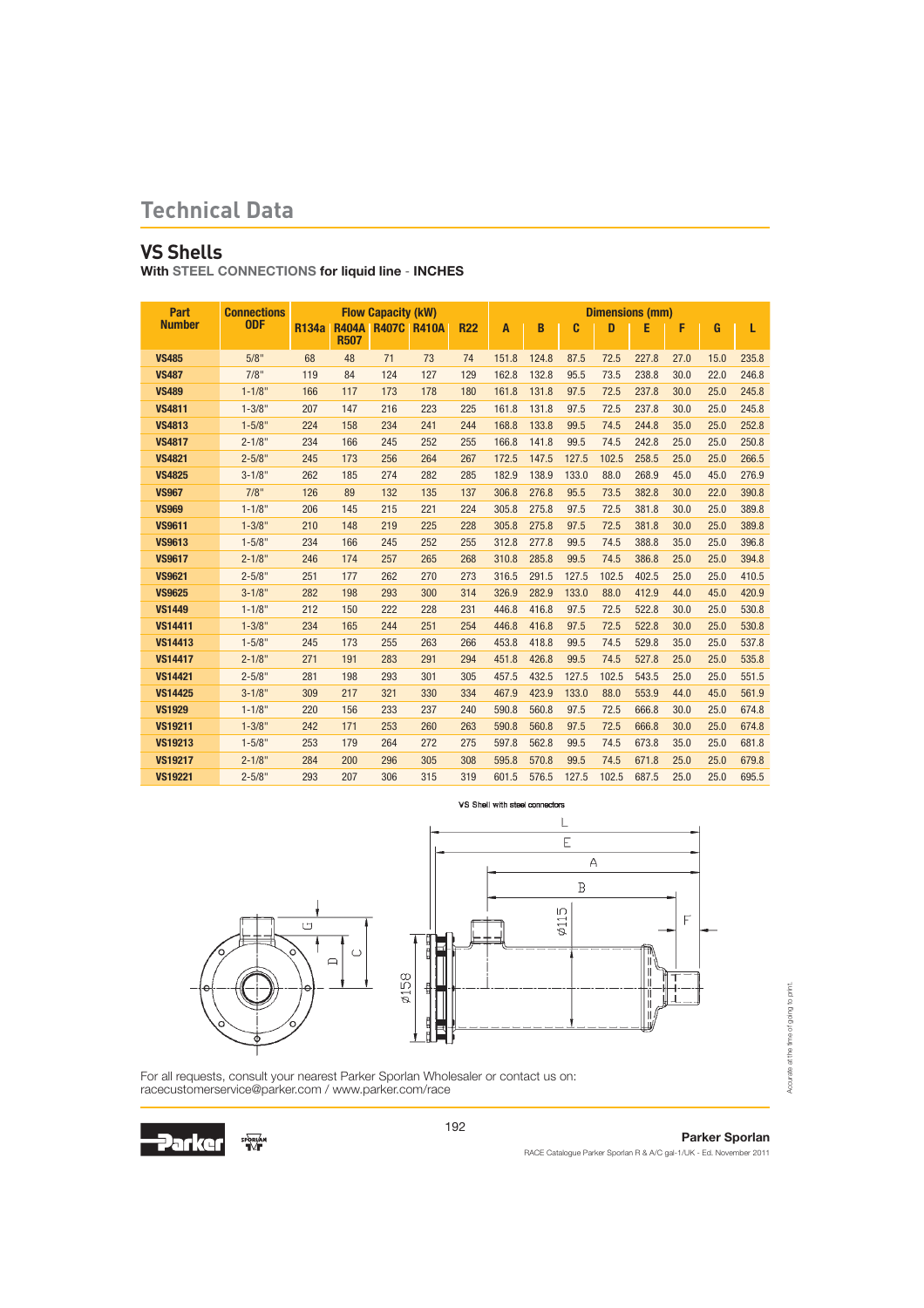# **VS Shells**

With STEEL CONNECTIONS for liquid line - METRIC

| Part             | <b>Connections</b> |              | <b>Flow Capacity (kW)</b>   |              |              |            |       |       |       |       | <b>Dimensions (mm)</b> |      |      |       |
|------------------|--------------------|--------------|-----------------------------|--------------|--------------|------------|-------|-------|-------|-------|------------------------|------|------|-------|
| <b>Number</b>    | <b>ODF</b>         | <b>R134a</b> | <b>R404A</b><br><b>R507</b> | <b>R407C</b> | <b>R410A</b> | <b>R22</b> | A     | B     | C     | D     | Е                      | F    | G    | L     |
| <b>VS485</b>     | $16$ mm            | 68           | 48                          | 71           | 73           | 74         | 151.8 | 124.8 | 87.5  | 72.5  | 227.8                  | 27.0 | 15.0 | 235.8 |
| <b>VS4828mm</b>  | <b>28 mm</b>       | 163          | 115                         | 170          | 175          | 178        | 161.8 | 131.8 | 97.5  | 72.5  | 237.8                  | 30.0 | 25.0 | 245.8 |
| <b>VS4811</b>    | 35 mm              | 207          | 147                         | 216          | 223          | 225        | 161.8 | 131.8 | 97.5  | 72.5  | 237.8                  | 30.0 | 25.0 | 245.8 |
| <b>VS4842mm</b>  | 42 mm              | 225          | 159                         | 235          | 242          | 245        | 168.8 | 133.8 | 99.5  | 74.5  | 244.8                  | 35.0 | 25.0 | 252.8 |
| <b>VS4817</b>    | 54 mm              | 234          | 166                         | 245          | 252          | 255        | 166.8 | 141.8 | 99.5  | 74.5  | 242.8                  | 25.0 | 25.0 | 250.8 |
| <b>VS4864mm</b>  | 64 mm              | 243          | 170                         | 253          | 261          | 264        | 172.5 | 147.5 | 127.5 | 102.2 | 258.5                  | 25.0 | 25.3 | 266.5 |
| <b>VS9628mm</b>  | <b>28 mm</b>       | 201          | 142                         | 210          | 216          | 219        | 305.8 | 275.8 | 97.5  | 72.5  | 381.8                  | 30.0 | 25.0 | 389.8 |
| <b>VS9611</b>    | 35 mm              | 210          | 148                         | 219          | 225          | 228        | 305.8 | 275.8 | 97.5  | 72.5  | 381.8                  | 30.0 | 25.0 | 389.8 |
| <b>VS9642mm</b>  | 42 mm              | 238          | 168                         | 248          | 255          | 259        | 312.8 | 277.8 | 99.5  | 74.5  | 388.8                  | 35.0 | 25.0 | 396.8 |
| <b>VS9617</b>    | <b>54 mm</b>       | 246          | 174                         | 257          | 265          | 268        | 310.8 | 285.8 | 99.5  | 74.5  | 386.8                  | 25.0 | 25.0 | 394.8 |
| <b>VS14428mm</b> | <b>28 mm</b>       | 207          | 147                         | 216          | 223          | 225        | 446.8 | 416.8 | 97.5  | 72.5  | 522.8                  | 30.0 | 25.0 | 530.8 |
| <b>VS14411</b>   | 35 mm              | 234          | 165                         | 244          | 251          | 254        | 446.8 | 416.8 | 97.5  | 72.5  | 522.8                  | 30.0 | 25.0 | 530.8 |
| <b>VS14442mm</b> | 42 mm              | 246          | 174                         | 257          | 265          | 268        | 453.8 | 418.8 | 99.5  | 74.5  | 529.8                  | 35.0 | 25.0 | 537.8 |
| <b>VS14417</b>   | 54 mm              | 271          | 191                         | 283          | 291          | 294        | 451.8 | 426.8 | 99.5  | 74.5  | 527.8                  | 25.0 | 25.0 | 535.8 |
| <b>VS19211</b>   | 35 mm              | 242          | 171                         | 253          | 260          | 263        | 590.8 | 560.8 | 97.5  | 72.5  | 666.8                  | 30.0 | 25.0 | 674.8 |
| <b>VS19242mm</b> | <b>42 mm</b>       | 256          | 181                         | 267          | 275          | 278        | 305.8 | 275.8 | 97.5  | 72.5  | 381.8                  | 30.0 | 25.0 | 389.8 |
| <b>VS19217</b>   | 54 mm              | 284          | 200                         | 296          | 305          | 308        | 595.8 | 570.8 | 99.5  | 74.5  | 671.8                  | 25.0 | 25.0 | 679.8 |



For all requests, consult your nearest Parker Sporlan Wholesaler or contact us on: racecustomerservice@parker.com / www.parker.com/race



193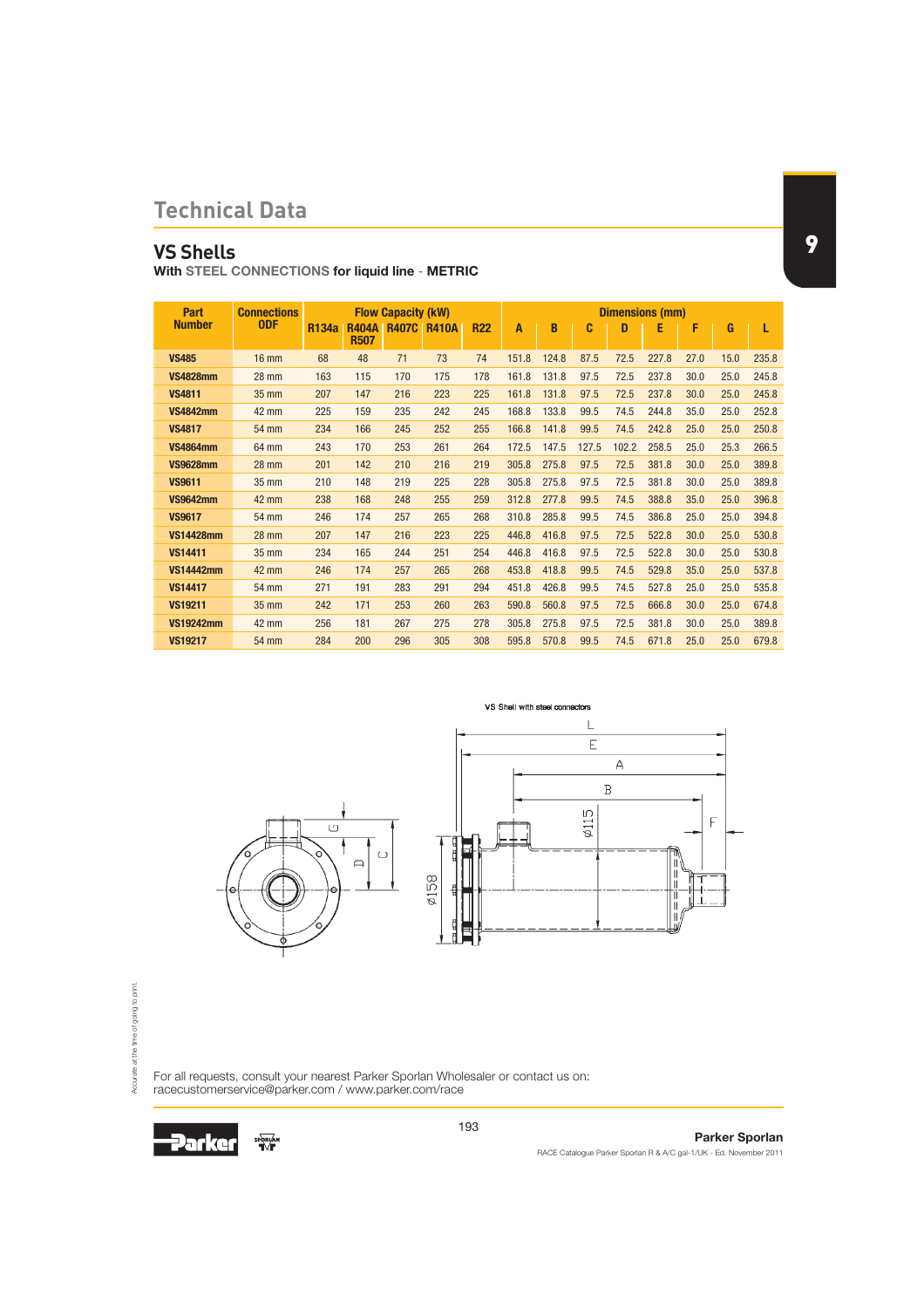### **VS Shells High Pressure**

With STEEL CONNECTIONS for liquid line - INCHES & METRIC

| Part            | <b>Connections</b> |                   |                             | <b>Flow Capacity (kW)</b> |              |            |       |       |      |      | <b>Dimensions (mm)</b> |      |      |       |
|-----------------|--------------------|-------------------|-----------------------------|---------------------------|--------------|------------|-------|-------|------|------|------------------------|------|------|-------|
| <b>Number</b>   | <b>ODF</b>         | R <sub>134a</sub> | <b>R404A</b><br><b>R507</b> | <b>R407C</b>              | <b>R410A</b> | <b>R22</b> | A     | B     | C    | D    | E                      | F    | G    | L     |
| <b>VS485HP</b>  | 5/8"               | 68                | 48                          | 71                        | 73           | 74         | 150.8 | 123.8 | 87.5 | 72.5 | 226.8                  | 27.0 | 15.0 | 239.8 |
| <b>VS487HP</b>  | 7/8"               | 119               | 84                          | 124                       | 127          | 129        | 161.5 | 131.5 | 99.5 | 73.5 | 237.5                  | 30.0 | 22.0 | 250.5 |
| <b>VS489HP</b>  | $1 - 1/8"$         | 166               | 117                         | 173                       | 178          | 180        | 160.0 | 130.0 | 97.5 | 72.5 | 236.0                  | 30.0 | 25.0 | 249.0 |
| <b>VS4811HP</b> | $1 - 3/8"$         | 207               | 147                         | 216                       | 223          | 225        | 159.5 | 129.5 | 97.5 | 72.5 | 235.5                  | 30.0 | 25.0 | 248.5 |
| <b>VS4813HP</b> | $1 - 5/8"$         | 224               | 158                         | 234                       | 241          | 244        | 165.8 | 130.8 | 99.5 | 74.5 | 241.8                  | 35.0 | 25.0 | 254.8 |
| <b>VS967HP</b>  | 7/8"               | 126               | 147                         | 216                       | 223          | 137        | 305.5 | 275.5 | 99.5 | 73.5 | 381.5                  | 30.0 | 22.0 | 394.5 |
| <b>VS969HP</b>  | $1 - 1/8"$         | 206               | 145                         | 215                       | 221          | 224        | 304.0 | 274.0 | 97.5 | 72.5 | 380.0                  | 30.0 | 25.0 | 393.0 |
| <b>VS9611HP</b> | $1 - 3/8"$         | 210               | 148                         | 219                       | 225          | 228        | 303.5 | 273.5 | 97.5 | 72.5 | 379.5                  | 30.0 | 25.0 | 392.5 |
| <b>VS9613HP</b> | $1 - 5/8"$         | 234               | 166                         | 245                       | 252          | 255        | 309.8 | 274.8 | 99.5 | 74.5 | 385.8                  | 35.0 | 25.0 | 398.8 |
| VS4828mmHP      | 28 mm              | 163               | 115                         | 170                       | 175          | 178        | 160.0 | 130.0 | 97.5 | 72.5 | 236.0                  | 30.0 | 25.0 | 249.0 |
| VS4842mmHP      | 42 mm              | 225               | 159                         | 235                       | 242          | 245        | 165.8 | 130.8 | 99.5 | 74.5 | 241.8                  | 35.0 | 25.0 | 254.8 |
| VS9628mmHP      | 28 mm              | 201               | 142                         | 210                       | 216          | 219        | 304.0 | 274.0 | 97.5 | 72.5 | 380.0                  | 30.0 | 25.0 | 393.0 |
| VS9642mmHP      | 42 mm              | 238               | 168                         | 248                       | 255          | 259        | 309.8 | 274.8 | 99.5 | 74.5 | 385.8                  | 35.0 | 25.0 | 398.8 |





For all requests, consult your nearest Parker Sporlan Wholesaler or contact us on: racecustomerservice@parker.com / www.parker.com/race



194

### Parker Sporlan

Accurate at the time of going to print.

Accurate at the time of going to print.

RACE Catalogue Parker Sporlan R & A/C gal-1/UK - Ed. November 2011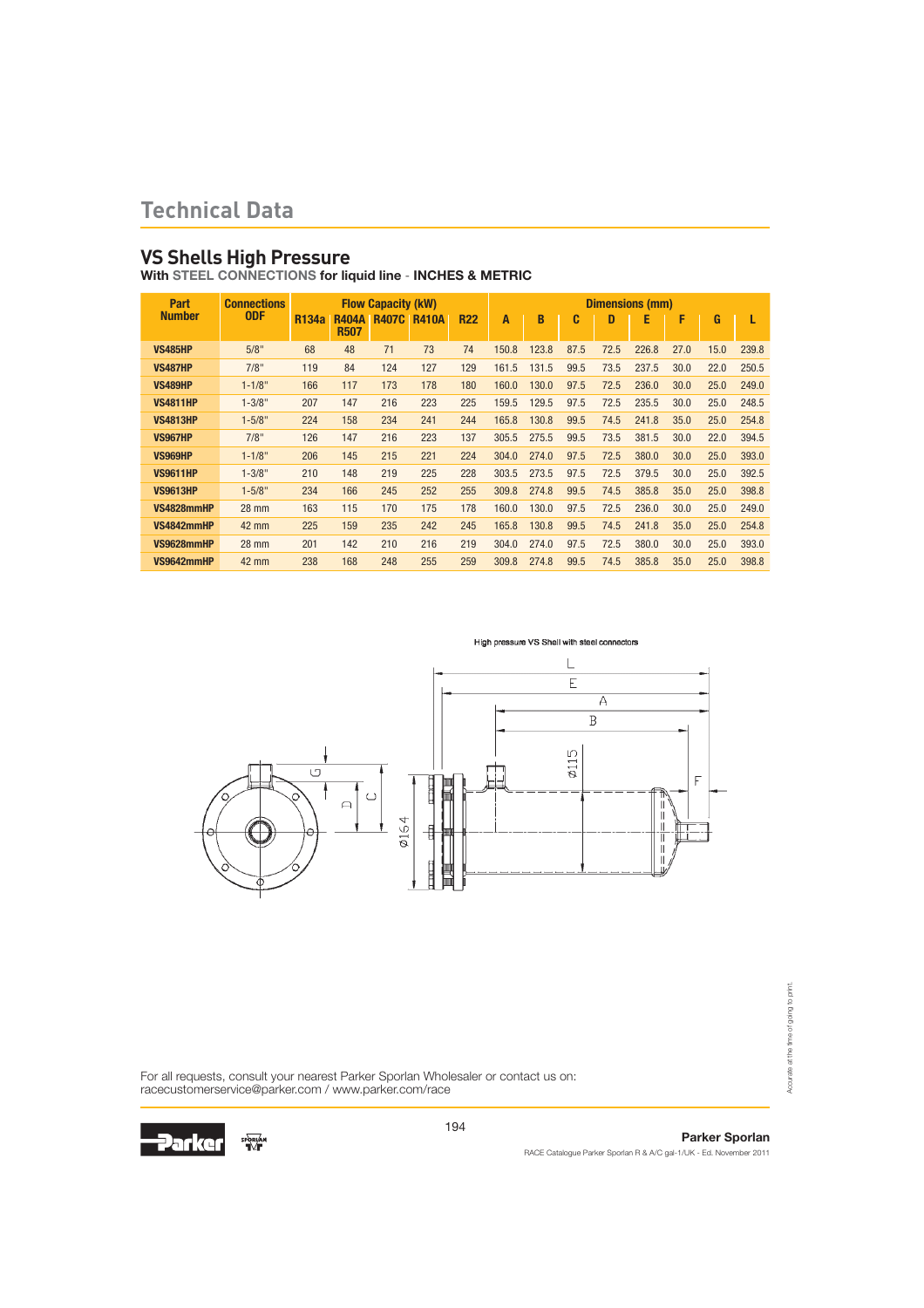# **VS Shells**

With COPPER CONNECTIONS for liquid line - INCHES

| Part            | <b>Connections</b> |              |                                         | <b>Flow Capacity (kW)</b> |     |            |       |       |       |       | <b>Dimensions (mm)</b> |      |      |       |
|-----------------|--------------------|--------------|-----------------------------------------|---------------------------|-----|------------|-------|-------|-------|-------|------------------------|------|------|-------|
| <b>Number</b>   | <b>ODF</b>         | <b>R134a</b> | <b>R404A R407C R410A</b><br><b>R507</b> |                           |     | <b>R22</b> | A     | B     | C     | n     | E                      | F    | G    | L     |
| <b>VS485S</b>   | 5/8"               | 68           | 48                                      | 71                        | 73  | 74         | 167.8 | 157.8 | 113.5 | 103.5 | 243.8                  | 10.0 | 10.0 | 251.8 |
| <b>VS487S</b>   | 7/8"               | 119          | 84                                      | 124                       | 127 | 129        | 167.8 | 152.8 | 113.5 | 98.5  | 243.8                  | 15.0 | 15.0 | 251.8 |
| <b>VS489S</b>   | $1 - 1/8"$         | 166          | 117                                     | 173                       | 178 | 180        | 170.8 | 152.8 | 116.5 | 98.5  | 246.8                  | 18.0 | 18.0 | 254.8 |
| <b>VS4811S</b>  | $1 - 3/8"$         | 207          | 147                                     | 216                       | 223 | 225        | 173.8 | 150.8 | 119.5 | 96.5  | 249.8                  | 23.0 | 23.0 | 257.8 |
| <b>VS4813S</b>  | $1 - 5/8"$         | 224          | 158                                     | 234                       | 241 | 244        | 175.8 | 148.8 | 123.5 | 96.5  | 251.8                  | 27.0 | 27.0 | 259.8 |
| <b>VS4817S</b>  | $2 - 1/8"$         | 234          | 166                                     | 245                       | 252 | 255        | 170.3 | 138.3 | 127.5 | 95.5  | 246.3                  | 32.0 | 32.0 | 254.3 |
| <b>VS4821S</b>  | $2 - 5/8"$         | 245          | 173                                     | 256                       | 264 | 267        | 161.8 | 129.8 | 131.5 | 99.5  | 247.8                  | 32.0 | 32.0 | 255.8 |
| <b>VS967S</b>   | 7/8"               | 126          | 89                                      | 132                       | 135 | 137        | 311.8 | 296.8 | 113.5 | 98.5  | 387.8                  | 15.0 | 15.0 | 395.8 |
| <b>VS969S</b>   | $1 - 1/8"$         | 206          | 145                                     | 215                       | 221 | 224        | 314.8 | 296.8 | 116.5 | 98.5  | 390.8                  | 18.0 | 18.0 | 398.8 |
| <b>VS9611S</b>  | $1 - 3/8"$         | 210          | 148                                     | 219                       | 225 | 228        | 317.8 | 294.8 | 119.5 | 96.5  | 393.8                  | 23.0 | 23.0 | 401.8 |
| <b>VS9613S</b>  | $1 - 5/8"$         | 234          | 166                                     | 245                       | 252 | 255        | 319.8 | 292.8 | 123.5 | 96.5  | 395.8                  | 27.0 | 27.0 | 403.8 |
| <b>VS9617S</b>  | $2 - 1/8"$         | 246          | 174                                     | 257                       | 265 | 268        | 314.3 | 282.3 | 127.5 | 95.5  | 390.3                  | 32.0 | 32.0 | 398.3 |
| <b>VS1449S</b>  | $1 - 1/8"$         | 212          | 150                                     | 222                       | 228 | 231        | 455.8 | 437.8 | 116.5 | 98.5  | 531.8                  | 18.0 | 18.0 | 539.8 |
| <b>VS14411S</b> | $1 - 3/8"$         | 234          | 165                                     | 244                       | 251 | 254        | 458.8 | 435.8 | 119.5 | 96.5  | 534.8                  | 23.0 | 23.0 | 542.8 |
| <b>VS14413S</b> | $1 - 5/8"$         | 245          | 173                                     | 255                       | 263 | 266        | 460.8 | 433.8 | 123.5 | 96.5  | 536.8                  | 27.0 | 27.0 | 544.8 |
| <b>VS14417S</b> | $2 - 1/8"$         | 271          | 191                                     | 283                       | 291 | 294        | 455.3 | 423.3 | 127.5 | 95.5  | 531.3                  | 32.0 | 32.0 | 539.3 |
| <b>VS1929</b>   | $1 - 1/8"$         | 220          | 156                                     | 233                       | 237 | 240        | 599.8 | 581.8 | 116.5 | 98.5  | 675.8                  | 18.0 | 18.0 | 683.8 |
| <b>VS19211S</b> | $1 - 3/8"$         | 242          | 171                                     | 253                       | 260 | 263        | 602.8 | 579.8 | 119.5 | 96.5  | 678.8                  | 23.0 | 23.0 | 686.8 |
| <b>VS19213S</b> | $1 - 5/8"$         | 253          | 179                                     | 264                       | 272 | 275        | 604.8 | 577.8 | 123.5 | 96.5  | 680.8                  | 27.0 | 27.0 | 688.8 |
| <b>VS19217S</b> | $2 - 1/8"$         | 284          | 200                                     | 296                       | 305 | 308        | 599.3 | 567.3 | 127.5 | 95.5  | 675.3                  | 32.0 | 32.0 | 683.3 |
| <b>VS19221S</b> | $2 - 5/8"$         | 293          | 207                                     | 306                       | 315 | 319        | 590.8 | 558.8 | 131.5 | 99.5  | 676.8                  | 32.0 | 32.0 | 684.8 |





For all requests, consult your nearest Parker Sporlan Wholesaler or contact us on: racecustomerservice@parker.com / www.parker.com/race



195

#### Parker Sporlan RACE Catalogue Parker Sporlan R & A/C gal-1/UK - Ed. November 2011

9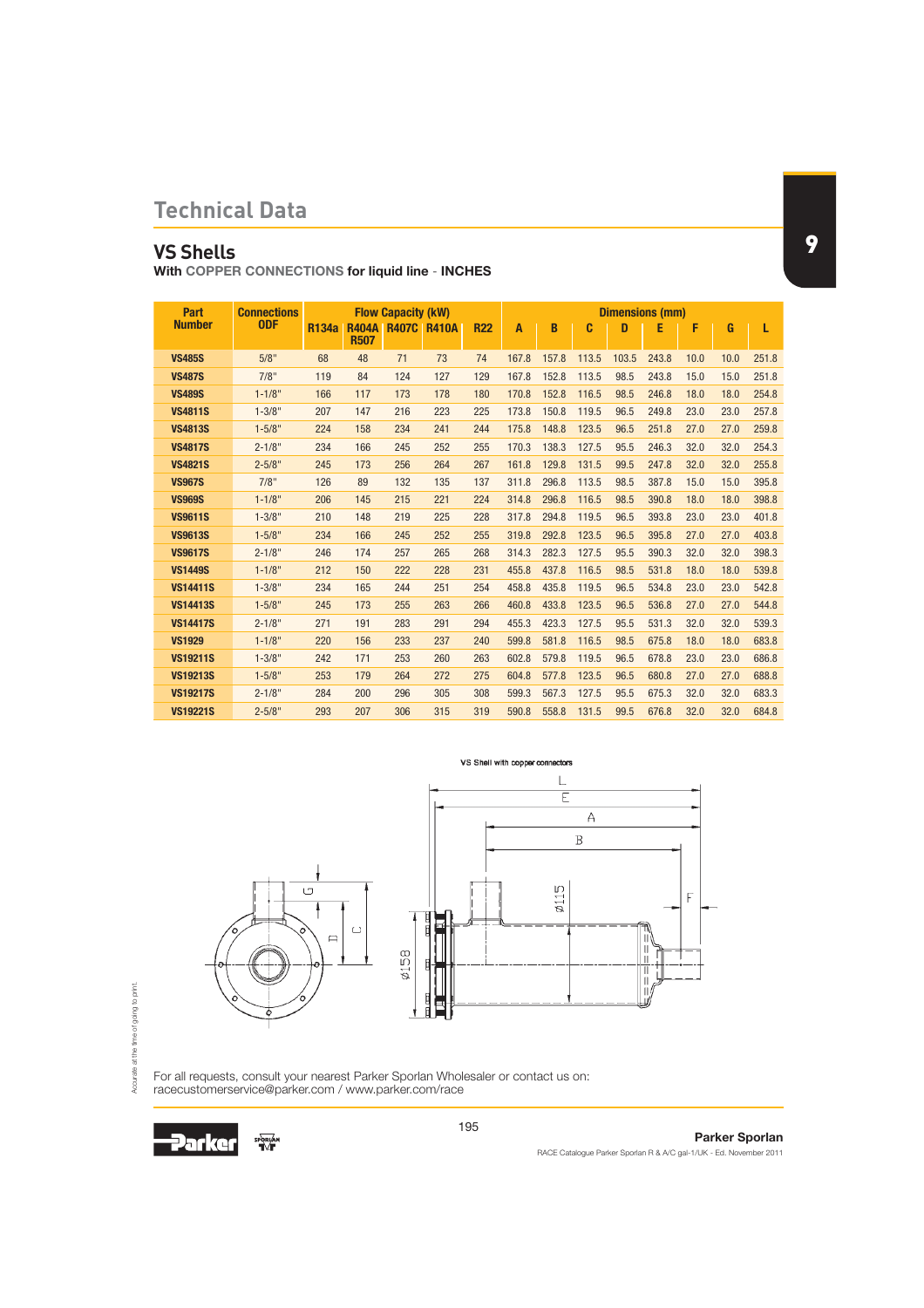# **VS Shells**

With COPPER CONNECTIONS for liquid line - METRIC

| Part              | <b>Connections</b> |              |                             | <b>Flow Capacity (kW)</b> |              |            |       |       |       |       | <b>Dimensions (mm)</b> |      |      |       |
|-------------------|--------------------|--------------|-----------------------------|---------------------------|--------------|------------|-------|-------|-------|-------|------------------------|------|------|-------|
| <b>Number</b>     | <b>ODF</b>         | <b>R134a</b> | <b>R404A</b><br><b>R507</b> | <b>R407C</b>              | <b>R410A</b> | <b>R22</b> | A     | B     | C     | D     | E                      | F    | G    | L     |
|                   |                    |              |                             |                           |              |            |       |       |       |       |                        |      |      |       |
| <b>VS485S</b>     | $16 \text{ mm}$    | 68           | 48                          | 71                        | 73           | 74         | 167,8 | 157,8 | 113,5 | 103,5 | 243,8                  | 10,0 | 10,0 | 251,8 |
| <b>VS4828mmS</b>  | 28 mm              | 163          | 115                         | 170                       | 175          | 178        | 170,8 | 152,8 | 116,5 | 98,5  | 246,8                  | 18,0 | 18,0 | 254,8 |
| <b>VS4811S</b>    | 35 mm              | 207          | 147                         | 216                       | 223          | 225        | 173,8 | 150,8 | 119,5 | 96,5  | 249,8                  | 23,0 | 23,0 | 257,8 |
| <b>VS4842mmS</b>  | 42 mm              | 225          | 159                         | 235                       | 242          | 245        | 175,8 | 148,8 | 123,5 | 96,5  | 251,8                  | 27,0 | 27,0 | 259,8 |
| <b>VS4817S</b>    | 54 mm              | 234          | 166                         | 245                       | 252          | 255        | 170,3 | 138,3 | 127,5 | 95,5  | 246,3                  | 32,0 | 32,0 | 254,3 |
| <b>VS9628mmS</b>  | 28 mm              | 201          | 142                         | 210                       | 216          | 219        | 314,8 | 296,8 | 116,5 | 98,5  | 390,8                  | 18,0 | 18,0 | 398,8 |
| <b>VS9611S</b>    | 35 mm              | 210          | 148                         | 219                       | 225          | 228        | 317,8 | 294,8 | 119,5 | 96,5  | 393,8                  | 23,0 | 23,0 | 401,8 |
| <b>VS9642mmS</b>  | 42 mm              | 238          | 168                         | 248                       | 255          | 259        | 319,8 | 292,8 | 123,5 | 96,5  | 395,8                  | 27,0 | 27,0 | 403,8 |
| <b>VS9617S</b>    | 54 mm              | 246          | 174                         | 257                       | 265          | 268        | 314,3 | 282,3 | 127,5 | 95,5  | 390,3                  | 32,0 | 32,0 | 398,3 |
| <b>VS14428mmS</b> | 28 mm              | 207          | 147                         | 216                       | 223          | 225        | 455,8 | 437,8 | 116,5 | 98,5  | 531,8                  | 18,0 | 18,0 | 539,8 |
| <b>VS14411S</b>   | 35 mm              | 234          | 165                         | 244                       | 251          | 254        | 458,8 | 435,8 | 119,5 | 96,5  | 534,8                  | 23,0 | 23,0 | 542,8 |
| <b>VS14442mmS</b> | 42 mm              | 246          | 174                         | 257                       | 265          | 268        | 460,8 | 433,8 | 123,5 | 96,5  | 536,8                  | 27,0 | 27,0 | 544,8 |
| <b>VS14417S</b>   | 54 mm              | 271          | 191                         | 283                       | 291          | 294        | 455,3 | 423,3 | 127,5 | 95,5  | 531,3                  | 32,0 | 32,0 | 539,3 |
| <b>VS19211S</b>   | 35 mm              | 242          | 171                         | 253                       | 260          | 263        | 602,8 | 579,8 | 119,5 | 96,5  | 678,8                  | 23,0 | 23,0 | 686,8 |
| <b>VS19242mmS</b> | 42 mm              | 256          | 181                         | 267                       | 275          | 278        | 604,8 | 577,8 | 123,5 | 96,5  | 680,8                  | 27,0 | 27,0 | 688,8 |
| <b>VS19217S</b>   | 54 mm              | 284          | 200                         | 296                       | 305          | 308        | 599,3 | 567,3 | 127,5 | 95,5  | 675,3                  | 32,0 | 32,0 | 683,3 |



For all requests, consult your nearest Parker Sporlan Wholesaler or contact us on: racecustomerservice@parker.com / www.parker.com/race



Parker Sporlan RACE Catalogue Parker Sporlan R & A/C gal-1/UK - Ed. November 2011

Accurate at the time of going to print.

Accurate at the time of going to print.

196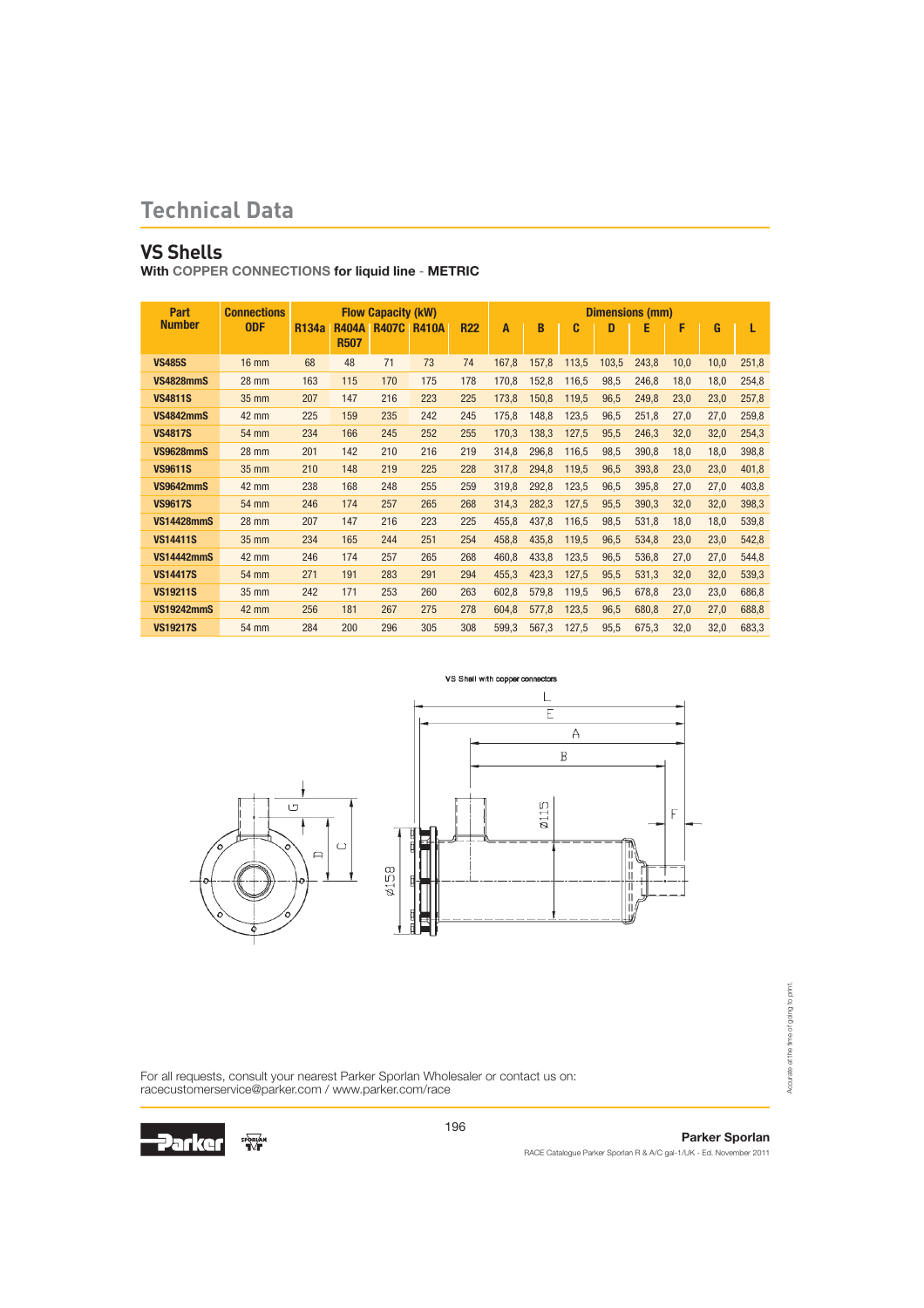### **VS Shells**

With STEEL CONNECTIONS for suction line with CONICAL FILTER (ASKSL)

| Part            | <b>Connections</b> |              | <b>Flow Capacity (kW)</b>   |              |              |            |       |       |       |       | <b>Dimensions (mm)</b> |      |      |       |
|-----------------|--------------------|--------------|-----------------------------|--------------|--------------|------------|-------|-------|-------|-------|------------------------|------|------|-------|
| <b>Number</b>   | <b>ODF</b>         | <b>R134a</b> | <b>R404A</b><br><b>R507</b> | <b>R407C</b> | <b>R410A</b> | <b>R22</b> | A     | B     | C     | D     | Е                      | F    | G    | L     |
| <b>VS489CF</b>  | $1 - 1/8"$         | 63           | 45                          | 66           | 68           | 69         | 161.8 | 131.8 | 97.5  | 72.5  | 237.8                  | 30.0 | 25.0 | 245.8 |
| <b>VS4811CF</b> | $1 - 3/8"$         | 75           | 53                          | 79           | 81           | 82         | 161.8 | 131.8 | 97.5  | 72.5  | 237.8                  | 30.0 | 25.0 | 245.8 |
| <b>VS4813CF</b> | $1 - 5/8"$         | 88           | 62                          | 91           | 94           | 95         | 168.8 | 133.8 | 99.5  | 74.5  | 244.8                  | 35.0 | 25.0 | 252.8 |
| <b>VS4817CF</b> | $2 - 1/8"$         | 106          | 75                          | 110          | 113          | 115        | 166.8 | 141.8 | 99.5  | 74.5  | 242.8                  | 25.0 | 25.0 | 250.8 |
| <b>VS4821CF</b> | $2 - 5/8"$         | 120          | 85                          | 126          | 129          | 131        | 172.5 | 147.5 | 127.5 | 102.5 | 258.5                  | 25.0 | 25.0 | 266.5 |
| <b>VS4825CF</b> | $3 - 1/8"$         | 132          | 93                          | 138          | 141          | 143        | 182.9 | 138.9 | 133.0 | 88.0  | 268.9                  | 45.0 | 45.0 | 276.9 |
| <b>VS9613CF</b> | $1 - 5/8"$         | 103          | 73                          | 108          | 111          | 112        | 312.8 | 277.8 | 99.5  | 74.5  | 388.8                  | 35.0 | 25.0 | 396.8 |
| <b>VS9617CF</b> | $2 - 1/8"$         | 126          | 89                          | 131          | 135          | 137        | 310.8 | 285.8 | 99.5  | 74.5  | 386.8                  | 25.0 | 25.0 | 394.8 |
| <b>VS9621CF</b> | $2 - 5/8"$         | 164          | 116                         | 171          | 176          | 178        | 316.5 | 291.5 | 127.5 | 102.5 | 402.5                  | 25.0 | 25.0 | 410.5 |
| <b>VS9625CF</b> | $3 - 1/8"$         | 202          | 142                         | 210          | 216          | 219        | 326.9 | 282.9 | 133.0 | 88.0  | 412.9                  | 44.0 | 45.0 | 420.9 |
| <b>VS4811CF</b> | 35 mm              | 75           | 53                          | 79           | 81           | 82         | 161.8 | 131.8 | 97.5  | 72.5  | 237.8                  | 30.0 | 25.0 | 245.8 |
| VS4842mmCF      | 42 mm              | 89           | 63                          | 92           | 95           | 96         | 168.8 | 133.8 | 99.5  | 74.5  | 244.8                  | 35.0 | 25.0 | 252.8 |
| <b>VS4817CF</b> | 54 mm              | 106          | 75                          | 110          | 113          | 115        | 166.8 | 141.8 | 99.5  | 74.5  | 242.8                  | 25.0 | 25.0 | 250.8 |
| VS9642mmCF      | 42 mm              | 105          | 74                          | 109          | 112          | 113        | 312.8 | 277.8 | 99.5  | 74.5  | 388.8                  | 35.0 | 25.0 | 396.8 |
|                 |                    |              |                             |              |              |            |       |       |       |       |                        |      |      |       |
| <b>VS9617CF</b> | 54 mm              | 126          | 89                          | 131          | 135          | 137        | 310.8 | 285.8 | 99.5  | 74.5  | 386.8                  | 25.0 | 25.0 | 394.8 |

See drawings page 00

### **VS Shells**

With COPPER CONNECTIONS for suction line with CONICAL FILTER (ASKSL)

| Part             | <b>Connections</b> |              |                             | <b>Flow Capacity (kW) (1)</b> |              |            |       |       |       |      | <b>Dimensions (mm)</b> |      |      |       |
|------------------|--------------------|--------------|-----------------------------|-------------------------------|--------------|------------|-------|-------|-------|------|------------------------|------|------|-------|
| <b>Number</b>    | <b>ODF</b>         | <b>R134a</b> | <b>R404A</b><br><b>R507</b> | <b>R407C</b>                  | <b>R410A</b> | <b>R22</b> | A     | B     | C     | D    | Ε                      | F    | G    | L     |
| <b>VS489SCF</b>  | $1 - 1/8"$         | 63           | 45                          | 66                            | 68           | 69         | 170.8 | 152.8 | 116.5 | 98.5 | 246.8                  | 18.0 | 18.0 | 254.8 |
| <b>VS4811SCF</b> | $1 - 3/8"$         | 75           | 53                          | 79                            | 81           | 82         | 173.8 | 150.8 | 119.5 | 96.5 | 249.8                  | 23.0 | 23.0 | 257.8 |
| <b>VS4813SCF</b> | $1 - 5/8"$         | 88           | 62                          | 91                            | 94           | 95         | 175.8 | 148.8 | 123.5 | 96.5 | 251.8                  | 27.0 | 27.0 | 259.8 |
| <b>VS4817SCF</b> | $2 - 1/8"$         | 106          | 75                          | 110                           | 113          | 115        | 170.3 | 138.3 | 127.5 | 95.5 | 246.3                  | 32.0 | 32.0 | 254.3 |
| <b>VS4821SCF</b> | $2 - 5/8"$         | 120          | 85                          | 126                           | 129          | 131        | 161.8 | 129.8 | 131.5 | 99.5 | 247.8                  | 32.0 | 32.0 | 255.8 |
| <b>VS9613SCF</b> | $1 - 5/8"$         | 103          | 73                          | 108                           | 111          | 112        | 319.8 | 292.8 | 123.5 | 96.5 | 395.8                  | 27.0 | 27.0 | 403.8 |
| <b>VS9617SCF</b> | $2 - 1/8"$         | 126          | 89                          | 131                           | 135          | 137        | 314.3 | 282.3 | 127.5 | 95.5 | 390.3                  | 32.0 | 32.0 | 398.3 |
| <b>VS4811SCF</b> | $35 \text{ mm}$    | 75           | 53                          | 79                            | 81           | 82         | 173.8 | 150.8 | 119.5 | 96.5 | 249.8                  | 23.0 | 23.0 | 257.8 |
|                  |                    |              |                             |                               |              |            |       |       |       |      |                        |      |      |       |
| VS4842mmSCF      | 42 <sub>mm</sub>   | 89           | 63                          | 92                            | 95           | 96         | 175.8 | 148.8 | 123.5 | 96.5 | 251.8                  | 27.0 | 27.0 | 259.8 |
| <b>VS4817SCF</b> | 54 mm              | 106          | 75                          | 110                           | 113          | 115        | 170.3 | 138.3 | 127.5 | 95.5 | 246.3                  | 32.0 | 32.0 | 254.3 |
| VS9642mmSCF      | 42mm               | 105          | 74                          | 109                           | 112          | 113        | 319.8 | 292.8 | 123.5 | 96.5 | 395.8                  | 27.0 | 27.0 | 403.8 |
| <b>VS9617SCF</b> | <b>54 mm</b>       | 126          | 89                          | 131                           | 135          | 137        | 314.3 | 282.3 | 127.5 | 95.5 | 390.3                  | 32.0 | 32.0 | 398.3 |

See drawings page 00

Accurate at the time of going to print.

Accurate at the time of going to print.

For all requests, consult your nearest Parker Sporlan Wholesaler or contact us on: racecustomerservice@parker.com / www.parker.com/race

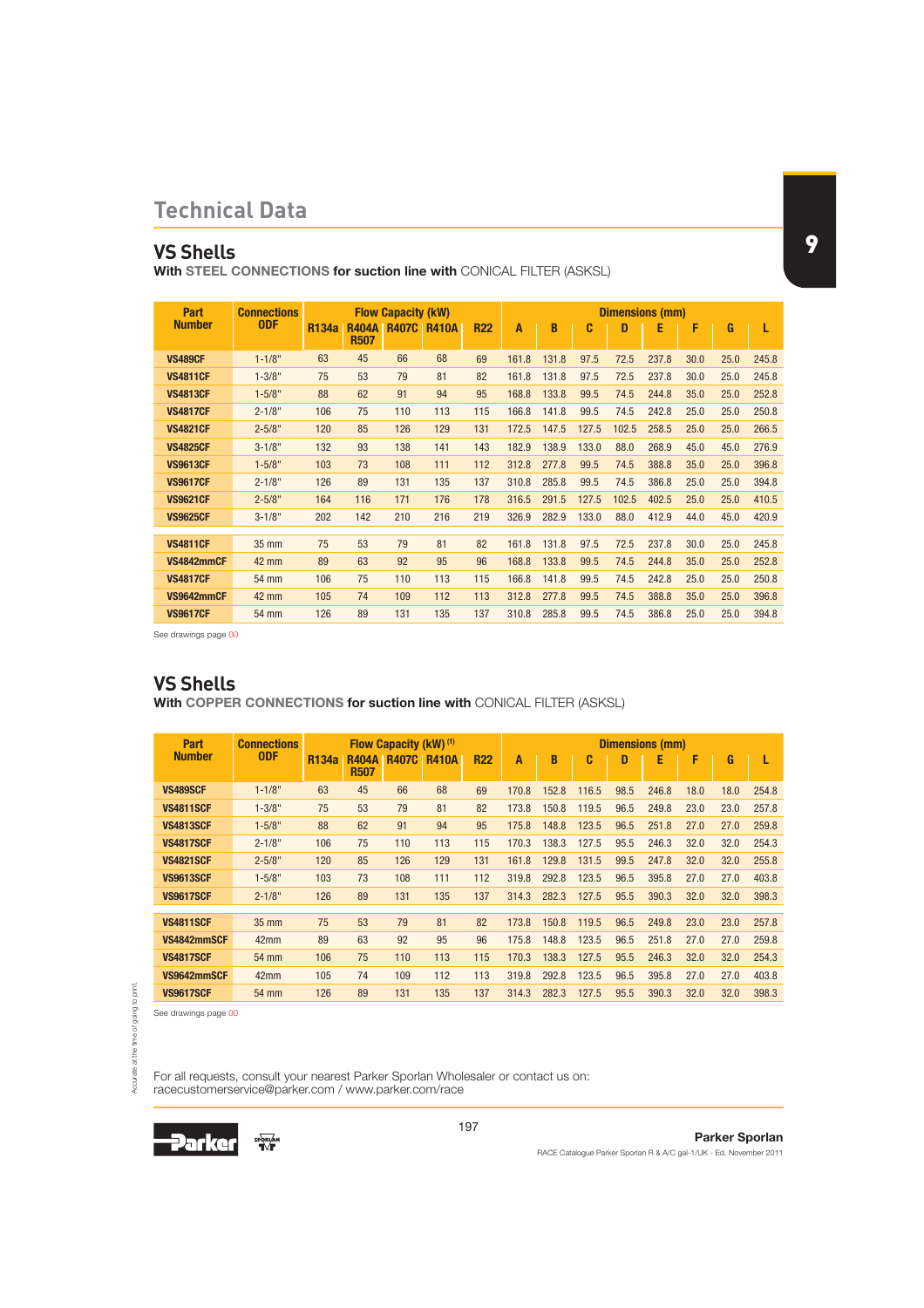

For all requests, consult your nearest Parker Sporlan Wholesaler or contact us on: racecustomerservice@parker.com / www.parker.com/race



198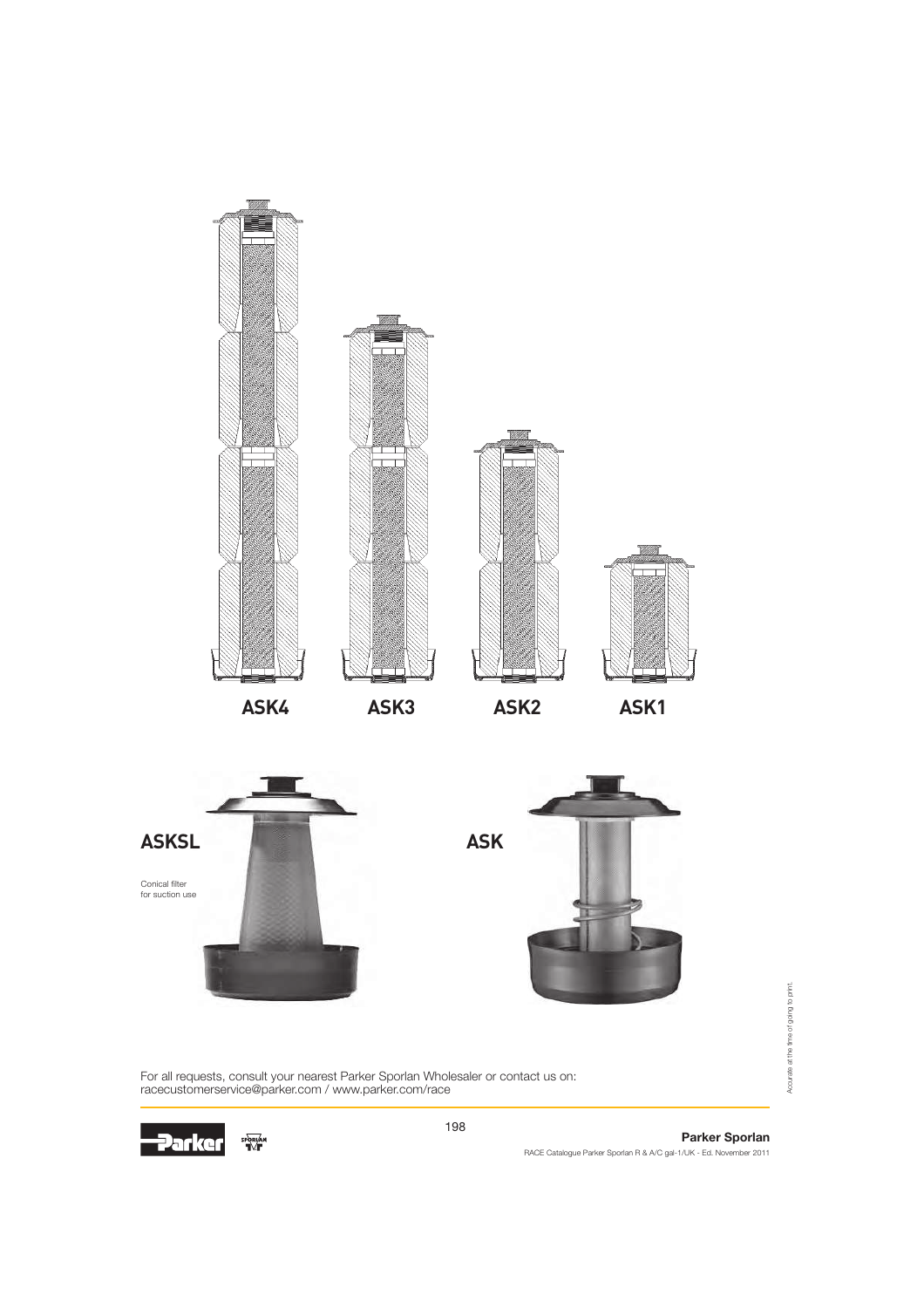# **VS / Gores VS / Gold Parker Sporlan**

**Parker Sporlan offers a very large range of cores corresponding to all situations for help the user to**  maintain system's cleanness and efficiency.

This is a guarantee of cost reduction for maintenance  **and repair.**



9

# **First Operation**

VS32H: Dedicated to suction line filter shell with an innovative conical filter to reduce pressure drop at compressor suction. It is a blend of molecular sieve and activated alumina for a great moisture adsorption and high capacity of acid retention. It must be used in a suction line filter shell with ASKSL conical filter.

VS48H: "The" standard core for the liquid line made with a blend of molecular sieve and activated alumina. This core has high capacity of dehydration and acid retention. It can be used in a suction line filter shell with **ASK** cylindrical filter.

VS48XH: The highest moisture capacity available from a 48 inch cube core. It is made with 100% of 3Å molecular sieve in a good proportion of biding agent to have very high capacity of moisture adsorption.

VS48XH is the best core for installation where HFC refrigerant and associated oil are used, which are very hygroscopic. It is the perfect choice for chillers with shell and tubes or brazed plate evaporators. It doesn't have a potential for hydrolysis or bi-polar attraction of lubricant additives. It can be used in both liquid and suction line with ASK cylindrical filter.

VS48F: The felt element is designed for use in suction line will give effective filtration and compressor protection during start up and commissioning periods. For best results the It must be used in conjunction with the **ASKSL** conical filter. This allows small pressure drop and then protects compressors.

#### Temporary use only.

RPE-48-BD: The reinforced felt element designed for the suction line during the commissioning period and after. The felt element have an external stainless steel screen to prevent from destruction in case of too big pressure drop due to clogging. It with ASK cylindrical filter can replace VS48F after commissioning period.

# **Maintenance and Repair**

VS48SC: dedicated to cleaning, decontamination or after compressor burn out. It uses an optimum blend of molecular sieve, activated alumina and activated charcoal. This allows to trap acid, sludge and wax and of course moisture. It must be used in the same time in both suction and liquid line for decreasing quickly acid content and to minimize the pressure drop in suction filter shell. Temporary use only.

RCW48 "GOLD": This core has very high capacity of water retention. Especially made for refrigeration and air conditioning systems which work with HFC and POE lubricants. Thoses cores are the good choice after damage in water evaporator or when moisture content is very high. They can be used in both liquid and suction line.

Operating temperature range: -45°C to 65°C

For all requests, consult your nearest Parker Sporlan Wholesaler or contact us on: racecustomerservice@parker.com / www.parker.com/race



Accurate at the time of going to print.

**P** 

porint.

199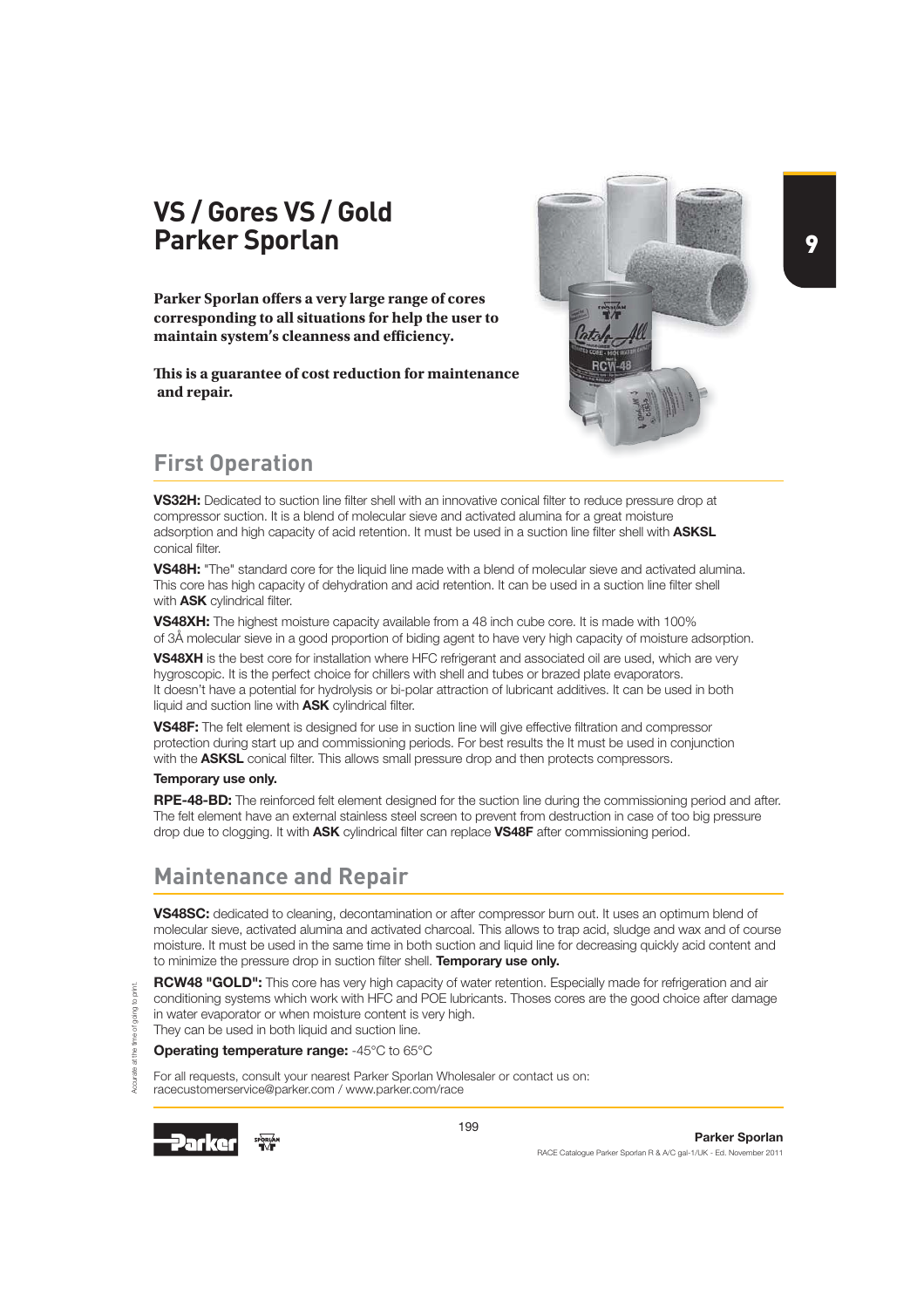



| Part             |                 | <b>Dimensions (mm)</b> |                     | <b>Filtration Surface</b> |
|------------------|-----------------|------------------------|---------------------|---------------------------|
| <b>Number</b>    | <b>Height A</b> | <b>0 External B</b>    | <b>Ø</b> Internal C | (cm <sup>2</sup> )        |
| <b>VS32H</b>     | 140             | 95                     | 75                  | 420                       |
| <b>VS48H</b>     | 140             | 95                     | 45                  | 420                       |
| <b>VS48XH</b>    | 140             | 95                     | 45                  | 420                       |
| <b>VS48F</b>     | 140             | 95                     | 75                  | 420                       |
| <b>RPE-48-BD</b> | 140             | 95                     | 62                  | 420                       |
| <b>VS48SC</b>    | 140             | 95                     | 45                  | 420                       |
| RCW-48-GOLD      | 140             | 94                     | 45                  | 420                       |

### Drying Capacity - kg of refrigerant\*

| Part<br><b>Number</b> | $24^\circ$ C | <b>R22</b><br>$52^{\circ}$ C | $24^\circ$ C | <b>R134a</b><br>$52^{\circ}$ C | <b>R404A / R507</b><br>$24^\circ$ C | $52^{\circ}$ C | $24^\circ$ C | <b>R407C</b><br>$52^{\circ}$ C | $24^\circ$ <sub>C</sub> | <b>R410A</b><br>$52^{\circ}$ C |
|-----------------------|--------------|------------------------------|--------------|--------------------------------|-------------------------------------|----------------|--------------|--------------------------------|-------------------------|--------------------------------|
| <b>VS32H</b>          | 12           | 9                            | 16           | 12                             | 10.5                                | 10             | 12           | 9                              | 10.8                    | 8.1                            |
| <b>VS48H</b>          | 27.5         | 21                           | 36.5         | 27.5                           | 41.5                                | 23.5           | 27.5         | 21                             | 24.75                   | 18.9                           |
| <b>VS48XH</b>         | 52           | 40                           | 70           | 52                             | 79                                  | 45             | 53           | 40                             | 46.8                    | 36                             |
| <b>VS48SC</b>         | 12.5         | 11                           | 16.5         | 12                             | 19.5                                | 16.5           | 12.5         | 11                             | 11.25                   | 9.9                            |
| <b>RCW-48-GOLD</b>    | 55.5         | 45.2                         | 60.1         | 43.4                           | 64.5                                | 52.5           | 46.7         | 15.1                           | 24.1                    | 18.1                           |

\* Drying capacity is the result of standard tests before and after drying from 1050 ppm to 50 ppm.





For all requests, consult your nearest Parker Sporlan Wholesaler or contact us on: racecustomerservice@parker.com / www.parker.com/race

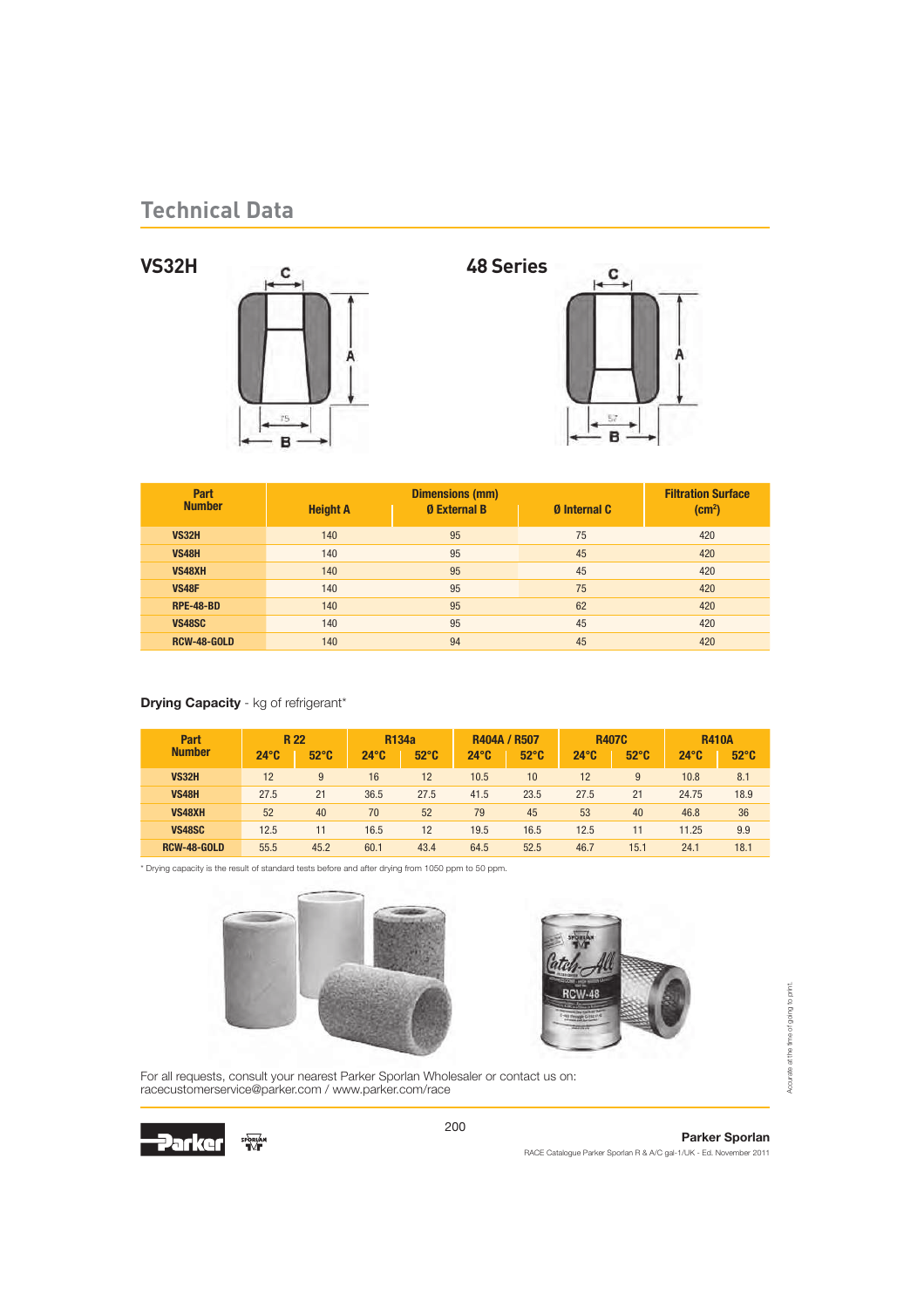# **Bi-Flow filter drier V2A Parker Sporlan WorldSeriesTM**

**Parker Sporlan WorldSeriesTM V2A Bi-Flow liquid line filters driers** ensure protection of reversible refrigeration, air conditioning and heat pumps systems from moisture, acids, and solid particles.

### **V2A Bi-Flow liquid line filter drier**

is dedicated to all reversible systems requiring high degree of protection against humidity and its consequences.

Two check valves in both end side, made in rubber, ensure liquid flow in two directions without possibility of dirt, trapped inside the core, being discharge into the circuit.

 $\frac{1}{2}$ 

The special design of check valve minimise the pressure drop into V2A Bi-Flow liquid line filter drier, this allows optimisation of the COP for the heat pump.

Parker Sporlan WorldSeries<sup>TM</sup> V2A Bi-Flow liquid line filters driers allow to simplify the installation of reversible systems and are adapted to high efficiency heat pumps.

### **Benefits**

|                                  | <b>Max Working Pressure</b>                                                                                                                                   |                                  | 45 bar (652 psig)                                             |
|----------------------------------|---------------------------------------------------------------------------------------------------------------------------------------------------------------|----------------------------------|---------------------------------------------------------------|
|                                  | <b>Temperature Range</b>                                                                                                                                      |                                  | 40 $\mathrm{^{\circ}C}$ to $+80\mathrm{^{\circ}C}$            |
| V <sub>2</sub> A Paint:<br>7037) | • Leak Testing: 100% Helium leak tested<br>with Nitrogen pressure test<br><b>Polyester grey coating (RAL</b><br>giving protection to 500 hours<br>salt spray. | <b>Filtration:</b><br>Approvals: | 20 microns<br>UL file no SA1906<br>PED 97/23/EC - article 3.3 |

The physical size of the V2A liquid line filters driers range allows the product to be manufactured under the PED category (art.3.3) which does not require "CE" marking.

For all requests, consult your nearest Parker Sporlan Wholesaler or contact us on: racecustomerservice@parker.com / www.parker.com/race